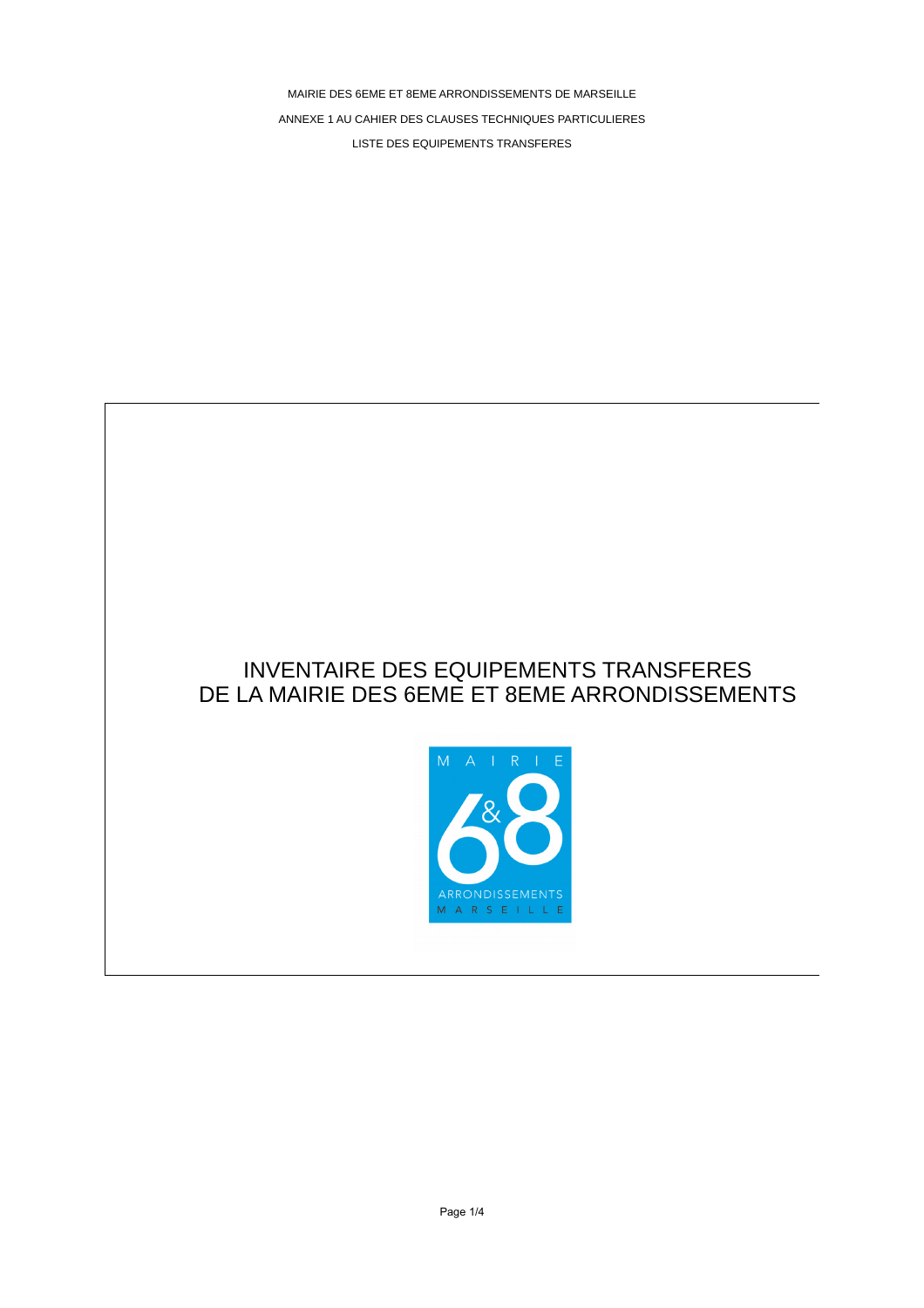MAIRIE DES 6EME ET 8EME ARRONDISSEMENTS DE MARSEILLE ANNEXE 1 AU CAHIER DES CLAUSES TECHNIQUES PARTICULIERES LISTE DES EQUIPEMENTS TRANSFERES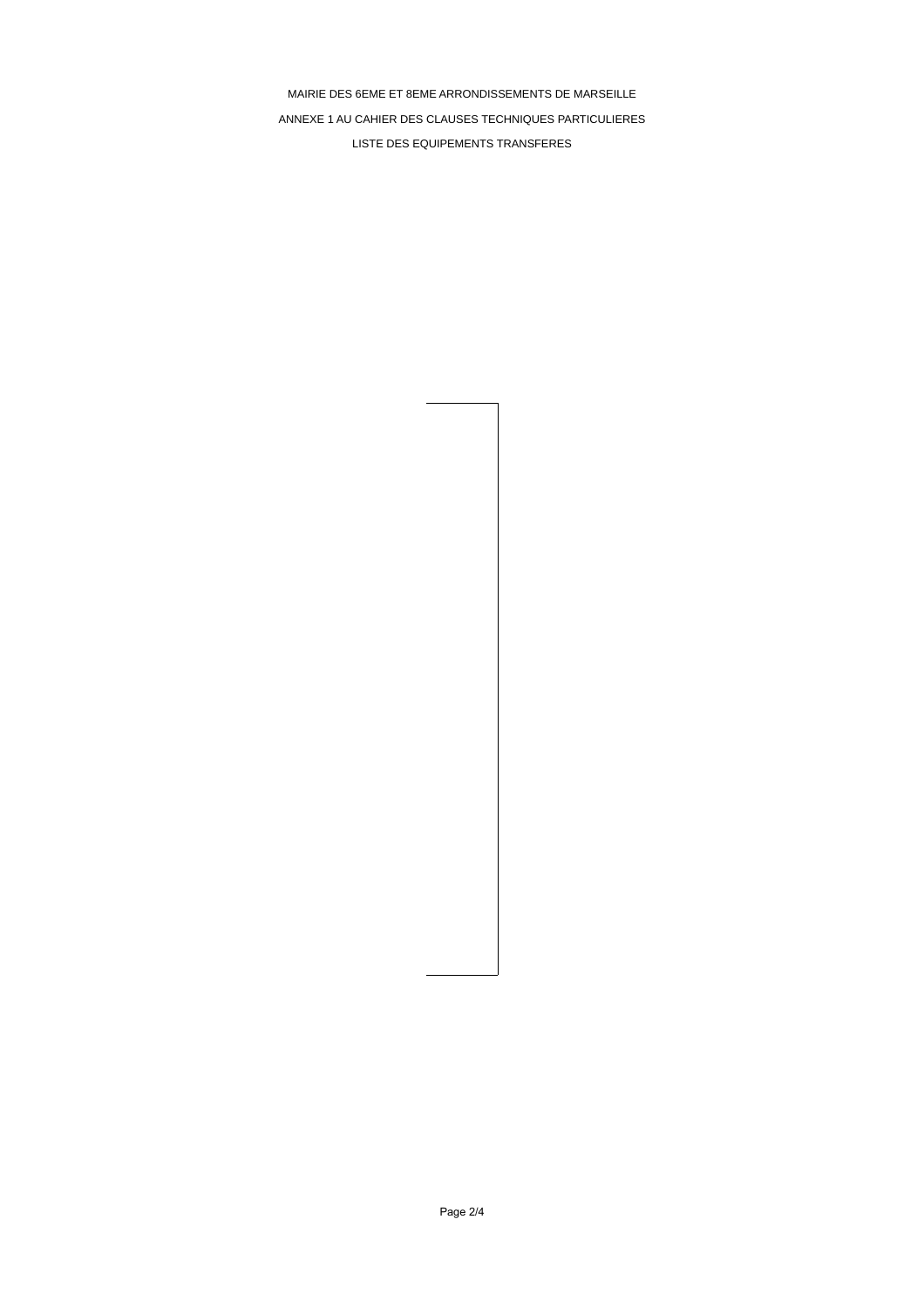## MAIRIE DES 6EME ET 8EME ARRONDISSEMENTS DE MARSEILLE

ANNEXE 1 AU CAHIER DES CLAUSES TECHNIQUES PARTICULIERES

LISTE DES EQUIPEMENTS TRANSFERES

| <b>EQUIPEMENTS SPORTIFS TRANSFERES</b> |                 |                                                                   |              |  |
|----------------------------------------|-----------------|-------------------------------------------------------------------|--------------|--|
| <b>IDENTIFIANT</b>                     | <b>TYPE</b>     | <b>EQUIPEMENTS TRANSFERES</b>                                     | <b>ARRDT</b> |  |
| 0607106-01                             | <b>MINIFOOT</b> | CARRIERE HONORE RUE DU BOIS SACRE                                 | 6            |  |
| 606042                                 | <b>PLATEAUX</b> | IECOLE MIXTE CHABANON – 23 RUE ALBERT CHABANON                    | 6            |  |
| 0607113-01                             | <b>GYMNASES</b> | DRAGON- RUE JULES MOULET                                          | 6            |  |
| 0808224-04                             | <b>GYMNASES</b> | FREDERIC MISTRAL - BOULEVARD DE SAINTE ANNE                       | 8            |  |
| 0809461-04                             | <b>PLATEAUX</b> | BONNEVEINE – AVENUE DE HAMBOURG                                   | 8            |  |
| 0809208-05                             | <b>PLATEAUX</b> | <b>BOULEVARD PIOT</b>                                             | 8            |  |
| 0808301-02                             | PLATEAUX        | IECOLE AZOUAY – 21 RUE RAPHAEL                                    | 8            |  |
| 0809321-05                             | <b>PLATEAUX</b> | ECOLE BONNEVEINE 1 – 52 CHEMIN DU SABLIER                         | 8            |  |
| 0810408-03                             | <b>PLATEAUX</b> | ECOLE DE LA GROTTE – 24 BD DES SALYENS                            | 8            |  |
| 807301                                 | <b>PLATEAUX</b> | ECOLE DU ROUET - RUE SAINTE FAMILLE                               | 8            |  |
| 0807211-02                             | <b>PLATEAUX</b> | ECOLE FLOTTE – 2 AVENUE FLOTTE                                    | 8            |  |
| 0808219-02                             | <b>PLATEAUX</b> | ECOLE MIXTE ETIENNE MILAN - RUE ETIENNE MILAN                     | 8            |  |
| 809340                                 | PLATEAUX        | ECOLE DU ROY D'ESPAGNE – 1 ALLEE CHABRIER                         | 8            |  |
| 809340                                 | <b>GYMNASES</b> | GS ROY D'ESPAGNE – 1 ALLEE CHABRIER                               | 8            |  |
| 0807311-05                             | <b>GYMNASES</b> | GS TEISSERE - 64 BD RABATAU                                       | 8            |  |
| 0809332-03                             | <b>PLATEAUX</b> | <b>GS LAPIN BLANC 2 - AVENUE ZENATTI</b>                          | 8            |  |
| 807201                                 | <b>PLATEAUX</b> | ECOLE MERMOZ – RUE JEAN MERMOZ                                    | 8            |  |
| 0808218-02                             | <b>PLATEAUX</b> | PROMENADE HUVEAUNE                                                | 8            |  |
| 0810403-01                             | PLATEAUX        | TERRAIN OLMETTA – AV DE LA MADRAGUE DE MONTREDON                  | 8            |  |
| 0807268-01                             | <b>STADES</b>   | FLOTTE- RUE AUGUSTE MARIN – AV DU CHALET                          | 8            |  |
| 0809302-03                             | <b>STADES</b>   | TERRADES - TRAVERSE DE POMEGUES                                   | 8            |  |
| 0810305-02                             | <b>STADES</b>   | MICHELLIER – AV DE LA MADRAGUE DE MONTREDON – TR DE LA MARBRERIE  | 8            |  |
| 0809302-03                             | <b>TENNIS</b>   | BONNEVEINE 2 COURTS – AV DE HAMBOURG                              | 8            |  |
| 0809461-04                             | <b>TENNIS</b>   | BONNEVEINE 1 COURT – AV DE HAMBOURG                               | 8            |  |
| 0809321-05                             | <b>GYMNASES</b> | GS BONNEVEINE - 52 BD DU SABLIER                                  | 8            |  |
| 0808301-02                             | <b>GYMNASES</b> | <b>GS CITE AZOULAY - 7 RUE RAPHAEL</b>                            | 8            |  |
| 0807211-02                             | <b>GYMNASES</b> | <b>GS FLOTTE - 2 AVENUE FLOTTE</b>                                | 8            |  |
| 0808303-04                             | <b>GYMNASES</b> | GS GRAND SAINT GINIEZ - 257 AVENUE DE MAZARGUES                   | 8            |  |
| 0810408-03                             | <b>GYMNASES</b> | GS GROTTE ROLLAND - 18 BD DES SALYENS                             | 8            |  |
| 0807311-05                             | <b>GYMNASES</b> | GS RAYMOND TEISSERE – 64 BD RABATAU                               | 8            |  |
| 0809340-01                             | <b>GYMNASES</b> | GS ROY D'ESPAGNE – 1 ALLEE CHABRIER                               | 8            |  |
| 807201                                 | <b>GYMNASES</b> | GYMNASE SCOLAIRE MERMOZ - RUE JEAN MERMOZ                         | 8            |  |
| 0809302-02                             |                 | SALLE POLYVALENTE MAISON DES SPORTS BONNEFON - AVENUE DE HAMBOURG | 8            |  |
| 0809332-03                             |                 | SALLE POLYVALENTE IGS LAPIN BLANC - 131 CHEMIN DU SABLIER         | 8            |  |

| <b>JEUX DE BOULES TRANSFERES</b> |                                                                |              |  |  |
|----------------------------------|----------------------------------------------------------------|--------------|--|--|
| <b>IDENTIFIANT</b>               | <b>EQUIPEMENTS TRANSFERES</b>                                  | <b>ARRDT</b> |  |  |
| 0607259-01                       | JARDIN DE CORINTHE – AV DE CORINTHE                            | 6            |  |  |
| 0810403-02                       | ANNEXE VERRERIE – BD BONNE BRISE                               | 8            |  |  |
| 0809339-01                       | BEAU PIN- AVENUE BEAU PIN                                      | 8            |  |  |
| 0807337-02                       | BOULEVARD DE MAILLANE                                          | 8            |  |  |
| 0810402-01                       | JARDIN DES ALOADES- 92 TRAVERSE PRAT                           | 8            |  |  |
| 08082214-04                      | JARDIN GABES – BD DE GABES + EXTENSION TERRAIN LOCAL BOULISTES | 8            |  |  |
| 0809202-01                       | IJOSEPH VIDAL – PLACE JOSEPH VIDAL                             | 8            |  |  |
| 0807304-01                       | ILE ROUET – CHEMIN DU ROUET                                    | 8            |  |  |
| 08010403-02                      | ITERRAIN OLMETTA – AV DE LA MADRAGUE DE MONTREDON              | 8            |  |  |
| 0809211-01                       | VIEILLE CHAPELLE - PLACE DE LA VIEILLE CHAPELLE                | 8            |  |  |
|                                  | JEU DE BOULES DES GOUDES                                       | 8            |  |  |